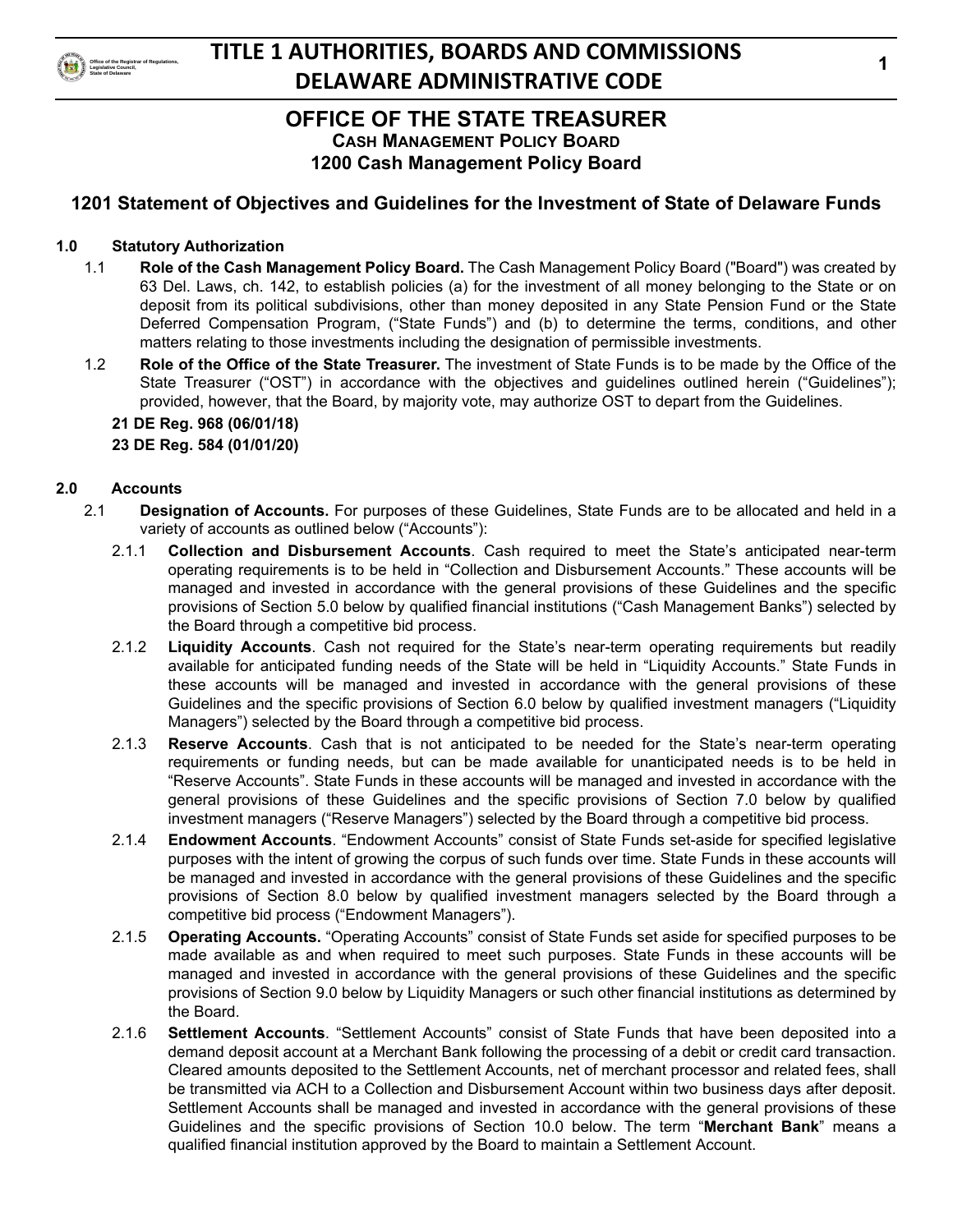2.2 **List of Accounts**. OST shall maintain on its website a current listing of all Accounts and the Cash Management Banks, Merchant Banks, Liquidity Managers, Reserve Managers, and Endowment Managers approved by the Board to manage State Funds in such Accounts.

**23 DE Reg. 584 (01/01/20) 24 DE Reg. 716 (01/01/21)**

#### **3.0 Allocation of State Funds**

- 3.1 **General Allocation.** The Board is responsible for setting the policy as to the allocation of State Funds among the Accounts (29 **Del.C.** §2716(a)(2)).
- 3.2 Allocation among Accounts
	- 3.2.1 **Cash Accounts**. Unless otherwise determined by the Board, OST shall use its discretion to allocate State Funds among the Collection and Disbursement Accounts, Liquidity Accounts, and Reserve Accounts (collectively, "Cash Accounts") in accordance with the general purposes of such Accounts as described in Section 2.0 of these Guidelines and the investment objectives more particularly described in Sections 5.0 – 7.0 below. In general, OST attempts to minimize the number of transfers of State Funds in and out of both Liquidity Accounts and Reserve Accounts. In the former case, OST maintains balances of funds with the Cash Management Banks sufficient to meet the State's daily requirements over the near-term, allowing Liquidity Account balances to fluctuate based on the reasonably predictable cyclical pattern of the State's annual collections and disbursements. In the latter instance, OST allocates State Funds to and from Reserve Accounts only as unforeseen need for, or receipt of, funds occurs that deviates meaningfully from the State's historical pattern of collections and disbursements. Notwithstanding the foregoing, the Board may express a fixed allocation of State Funds to be held in each of the Cash Accounts to reflect thenprevailing market conditions or other considerations related to the probable income from and/or level of risk related to the investment of State Funds. (29 **Del.C.** §2716(a)). In such cases, OST may be required to make more frequent allocations among the Cash Accounts.
	- 3.2.2 **Endowment Accounts and Operating Accounts**. Unless otherwise determined by the Board, OST shall allocate State Funds to the Endowment Accounts and Operating Accounts in accordance with the general purposes of such Accounts described in Section 2.0 of these Guidelines and the investment objectives more particularly described in Sections 8.0 and 9.0 below.
- 3.3 Allocation among Banks and Managers
	- 3.3.1 **Cash Management Banks**. Unless otherwise determined by the Board, OST shall further allocate State Funds in the Collection and Disbursement Accounts among the Cash Management Banks in such proportions as OST determines in its discretion are necessary or desirable to meet the State's anticipated near-term anticipated operating liquidity requirements.
	- 3.3.2 **Liquidity Managers**. Unless otherwise determined by the Board and subject to the provisions of subsection 3.3.5 below, OST shall further allocate State Funds in the Liquidity Accounts pro rata among the Liquidity Managers based on the aggregate amount of State Funds in such Accounts.
	- 3.3.3 **Reserve Managers**. Unless otherwise determined by the Board, OST shall further allocate State Funds in the Reserve Accounts pro rata among the Reserve Managers based on the aggregate amount of State Funds in such Accounts.
	- 3.3.4 **Endowment Managers**. Unless otherwise determined by the Board, OST shall further allocate State Funds in the Endowment Accounts pro rata among the Endowment Managers based on the aggregate amount of State Funds in such Accounts.
	- 3.3.5 **Special Allocation of State Funds in Operating Accounts**. Unless otherwise determined by the Board, OST shall further allocate State Funds in Operating Accounts pro rata among the Liquidity Managers or such other financial institutions as directed by the Board pursuant to subsection 2.1.5.

#### **4.0 General Investment Standards and Objectives**

- 4.1 **Standard of Care**. In general, the banks and managers engaged as fiduciaries to manage State Funds shall exercise the judgment and care over the investment of such funds with the care, skill, prudence, and diligence under the circumstances then prevailing that prudent professional investment managers, acting in like capacity and familiar with such matters, would use in the investment of State Funds.
- 4.2 **General Objectives**. Subject to the more specific policies set out in Sections 5.0, 6.0, 7.0, 8.0, and 9.0 of these Guidelines, State Funds shall be invested in a manner that ensures the safety of, provides liquidity for,

**2**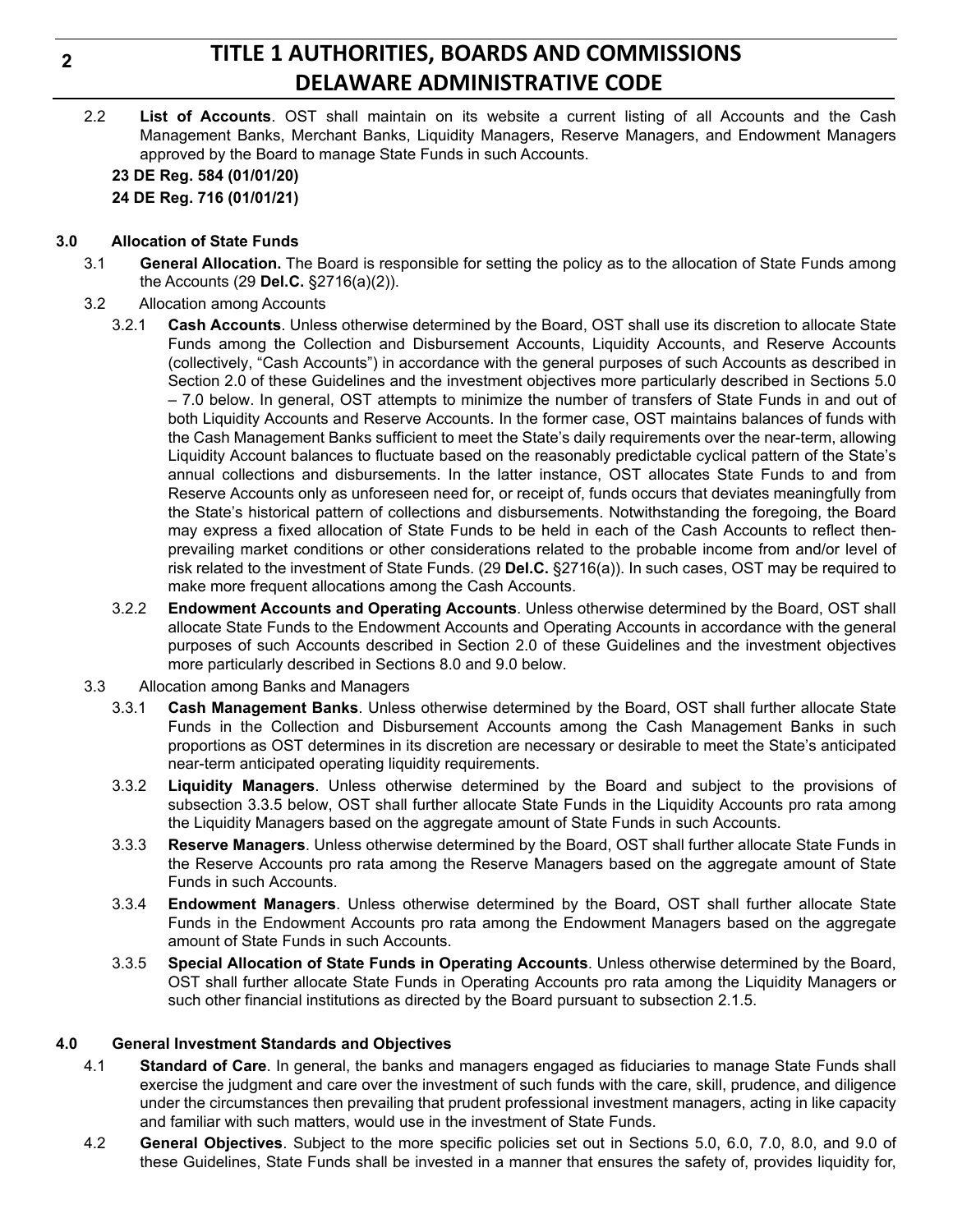and maximizes return on such funds. For purposes of these Guidelines, the foregoing priorities have the following meanings:

- 4.2.1 **Safety**. Safety is defined as the ability, under ordinary market conditions, to ensure against the loss of the original investment amount of State Funds. Investments shall be undertaken in a manner that seeks to ensure the preservation of capital in the portfolio.
- 4.2.2 **Liquidity**. Liquidity is defined as the capacity to realize, convert to cash, an asset in a timely fashion, at or near its value. An asset is said to be liquid when the act of selling has little impact on the asset's price. State Funds shall remain sufficiently liquid to meet all anticipated operating requirements and funding needs, and should be managed and invested for availability to meet unanticipated needs with minimal losses associated with illiquidity.
- 4.2.3 **Return**. Return is defined as the gain or loss on an investment over a specified period. Gains on investments are considered to be any income received from the security plus the earnings an asset generates in excess of its initial cost. The State Funds portfolio shall be designed with the objective of attaining a market rate of return throughout budgetary and economic cycles, taking into account the investment risk constraints of safety and liquidity set out herein.

#### **5.0 Collection and Disbursement Accounts**

- 5.1 **Investment Objectives**. The funds in the Collection and Disbursement Accounts must be immediately available to support the State's daily governmental programs and activities. The primary investment objectives are therefore safety and liquidity of such funds; return is a secondary priority. OST may, consistent with these investment objectives, minimize credit risk associated with demand deposit account balances at Cash Management Banks through same-day money market mutual fund sweep products in accordance with subsection 5.2.2 and/or banking services arrangements offering "daylight overdraft" or similar privileges. Endof-day ledger balances shall be secured as provided in subsection 5.2.
- 5.2 **Permissible Investments**. Cash Management Banks shall maintain State Funds in either collateralized demand deposit accounts or open-end money market mutual funds, in each case, subject to the provisions of subsections 5.2.1 and 5.2.2, respectively, in order to mitigate the risk of State Funds being exposed to the credit risk of such financial institution.
	- 5.2.1 **Demand Deposit Accounts**. State Funds held by Cash Management Banks in demand deposit accounts shall be collateralized with one or more of following approved methods: (a) pledges of government securities that meet the definitions set out in subsections 6.3.1.1 and 6.3.2.1 to a custody account held for the benefit of the State at a Federal Reserve Bank, or held by an independent trust company, bank or similar financial institution rated in the highest rating category by at least one Nationally Recognized Statistical Rating Organizations approved by OST ("NRSRO"); (b) irrevocable standby letters of credit ("LOCs") issued by a Federal Home Loan Bank or financial institution rated in the highest rating category by at least one NRSRO; and (c) surety bonds issued by insurance companies rated in the highest rating category by at least one NRSRO (collectively, "Eligible Collateral"). The terms of any pledge or custody agreement, LOC, or surety bond shall be reviewed and approved by OST. The aggregate value of Eligible Collateral shall equal or exceed the total average monthly closing ledger balances of State Funds held or expected to be held by Cash Management Banks during the prior month, plus such additional amount of Eligible Collateral as OST may require Cash Management Banks to provide to protect against volatility and ensure that all uninsured ledger balances are fully secured at the close of each business day. Eligible Collateral in the form of government securities shall be marked to market at the close of each business day using an independent pricing service. A Cash Management Bank may substitute or reduce Eligible Collateral provided that Eligible Collateral levels meet or exceed the foregoing requirements. OST shall be provided with same-day notice of any such substitutions or reductions of Eligible Collateral. In addition, a Cash Management Bank shall provide OST with a detailed report of Eligible Collateral held in a custody account as requested by OST.
	- 5.2.2 **Money Market Mutual Funds.** State Funds held by Cash Management Banks in money market mutual funds shall be invested solely in government securities that meet the definitions set out in subsections 6.3.1 and 6.3.2 and which are rated in the highest rating category by at least one NRSRO.
- 5.3 **Call Reports**. Each Cash Management Bank shall provide OST with a consolidated report of condition and income, generally referred to as a "call report," with respect to such financial institution on a quarterly basis unless such report is available publicly from the Federal Financial Institutions Examination Council's web site or a successor agency's website.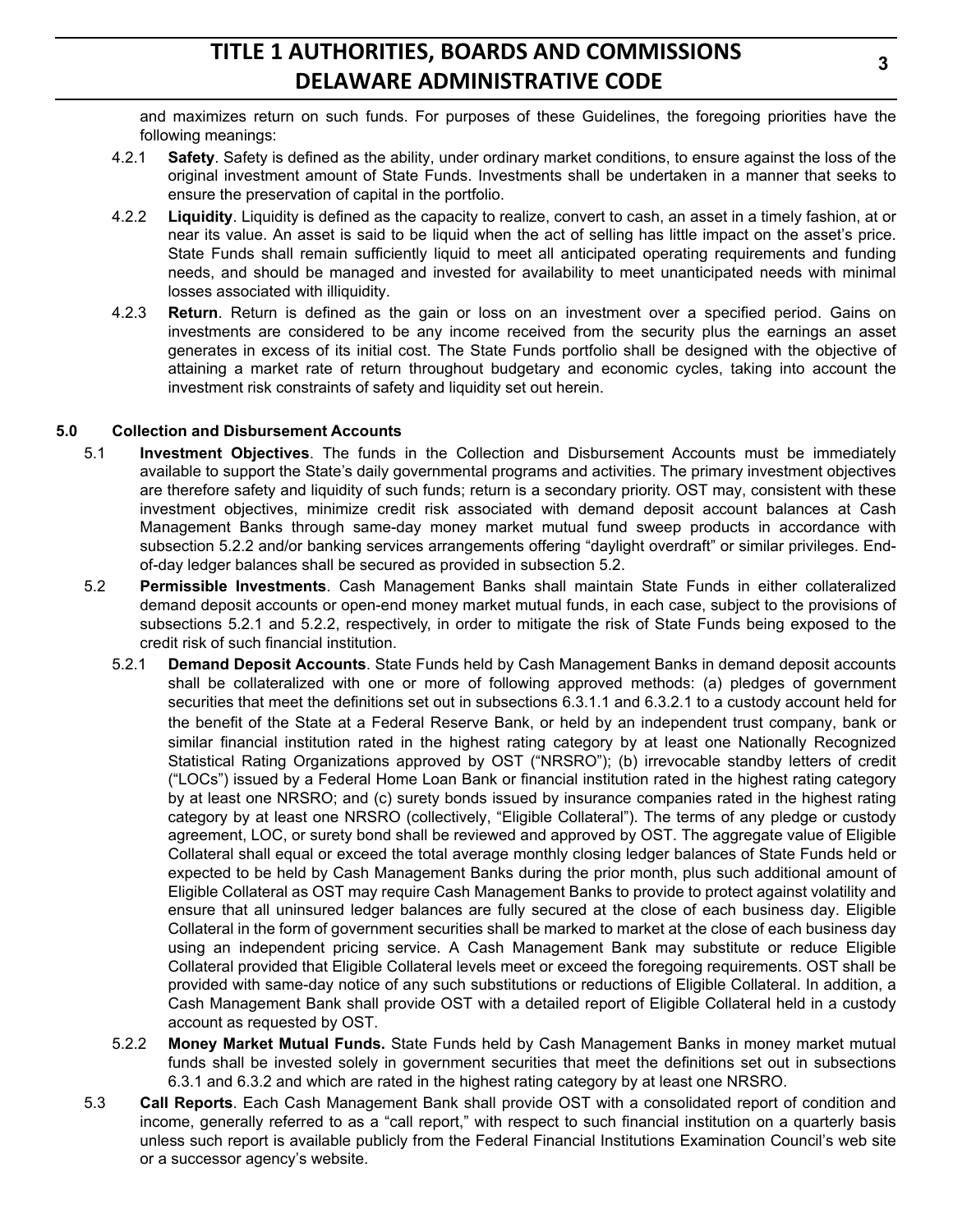**21 DE Reg. 968 (06/01/18) 23 DE Reg. 584 (01/01/20)**

#### **6.0 Liquidity Accounts**

- 6.1 **Investment Objectives**. The primary investment objectives of the Liquidity Accounts are to maintain the safety of State Funds while ensuring the liquidity of such funds to be drawn down to the Cash Management Banks for the support of the anticipated funding needs of the State. As variations in the State's otherwise predictable pattern of annual collections and disbursements do occur and can be material, Liquidity Managers must be prepared to meet unanticipated liquidity demands of the State in addition to those anticipated by OST. After the achievement of those goals, the State seeks to maximize the return on such investments.
- 6.2 **Maturity Restrictions**. The maximum maturity for any investment of State Funds in the Liquidity Accounts shall be two years from the date of settlement. Notwithstanding the foregoing, securities identified in subsections 6.3.4, 6.3.9, 6.3.10, and 6.3.11 that are subject to periodic reset of coupon or interest rate may have an average life not to exceed three years as measured from the date of settlement.
- 6.3 **Permissible Investments and Percentage of Account Limitations**. State Funds held in Liquidity Accounts can be invested solely in the types of securities set out in this subsection 6.3. Each Liquidity Manager is further subject to limit the aggregate value of State Funds invested in each type of security held in the account under such manager's discretion to the "Percentage Limit" of such security type identified in this subsection 6.3, measured as a percentage of the total Liquidity Account value of State Funds under such manager's discretion.

#### 6.3.1 **United States Treasury Obligations**

- 6.3.1.1 Definition: Bills, bonds, and notes issued by the U.S. Treasury.
- 6.3.1.2 Percentage Limit: No limit.

#### 6.3.2 **United States Government Agency Obligations**

- 6.3.2.1 Definition: Any obligation of, or obligation that is insured as to principal and interest by, the U.S. or any agency or corporation thereof (excluding bills, bonds and notes issued by the U.S. Treasury), and any obligation and security of U.S.-sponsored enterprises, limited to the Export-Import Bank of the United States, Farmers Home Administration, Federal Farm Credit Banks, Federal Home Loan Banks, Federal Home Loan Mortgage Corporation, Federal Land Banks, Government National Mortgage Association, and the Federal National Mortgage Association.
- 6.3.2.2 Percentage Limit: 50% in total; 20% in any one issuer.

#### 6.3.3 **Certificates of Deposit and Time Deposits**

- 6.3.3.1 Definition: Certificates of deposit and time deposits denominated in U.S. dollars and issued or endorsed by either (i) a bank or a savings and loan association organized and supervised under federal or any state laws and regulated by the Federal Reserve or a trust company which is a member of the Federal Reserve system or (ii) a bank organized and supervised under the laws of Japan, Canada, United Kingdom, the Netherlands, Germany, France, Switzerland, Australia, New Zealand, Sweden, or Norway. Any such banking institution must have assets of not less than \$100 billion and be rated not lower than A1/P-1/F1 Short Term by at least two NRSROs.
- 6.3.3.2 Percentage Limit: 50% in total (domestic & non-domestic combined); 25% in all non-domestic banking institutions; 5% in any one issuer.

#### 6.3.4 **Corporate Debt Instruments**

6.3.4.1 Definition: Commercial paper, variable rate notes, and non-convertible bonds and debentures denominated in U.S. dollars and issued by a U.S. corporation or a non-domestic corporation subject to the laws of Japan, Canada, United Kingdom, the Netherlands, Germany, France, Switzerland, Australia, New Zealand, Sweden, or Norway. Such securities must be rated by at least two NRSROs and (i) in the case of commercial paper, must be rated not lower than "A-2" by S&P, "P-2" by Moody's and "F2" by Fitch and the senior long-term debt of the issuer must be rated not lower than "A-" by S&P, "A3" by Moody's and "A-" by Fitch (excluding asset-backed commercial paper that is rated A-1 or better) and (ii) in the case of notes, bonds and debentures, must be rated not lower than "A-" by S&P, "A3" by Moody's and "A-" by Fitch; provided that, any security that meets the foregoing rating standards and is backed fully by an irrevocable, unconditional letter of credit issued by a banking institution shall not be permissible hereunder unless such banking institution meets the definition of subsection 6.3.3.1 (in which case, any such

**4**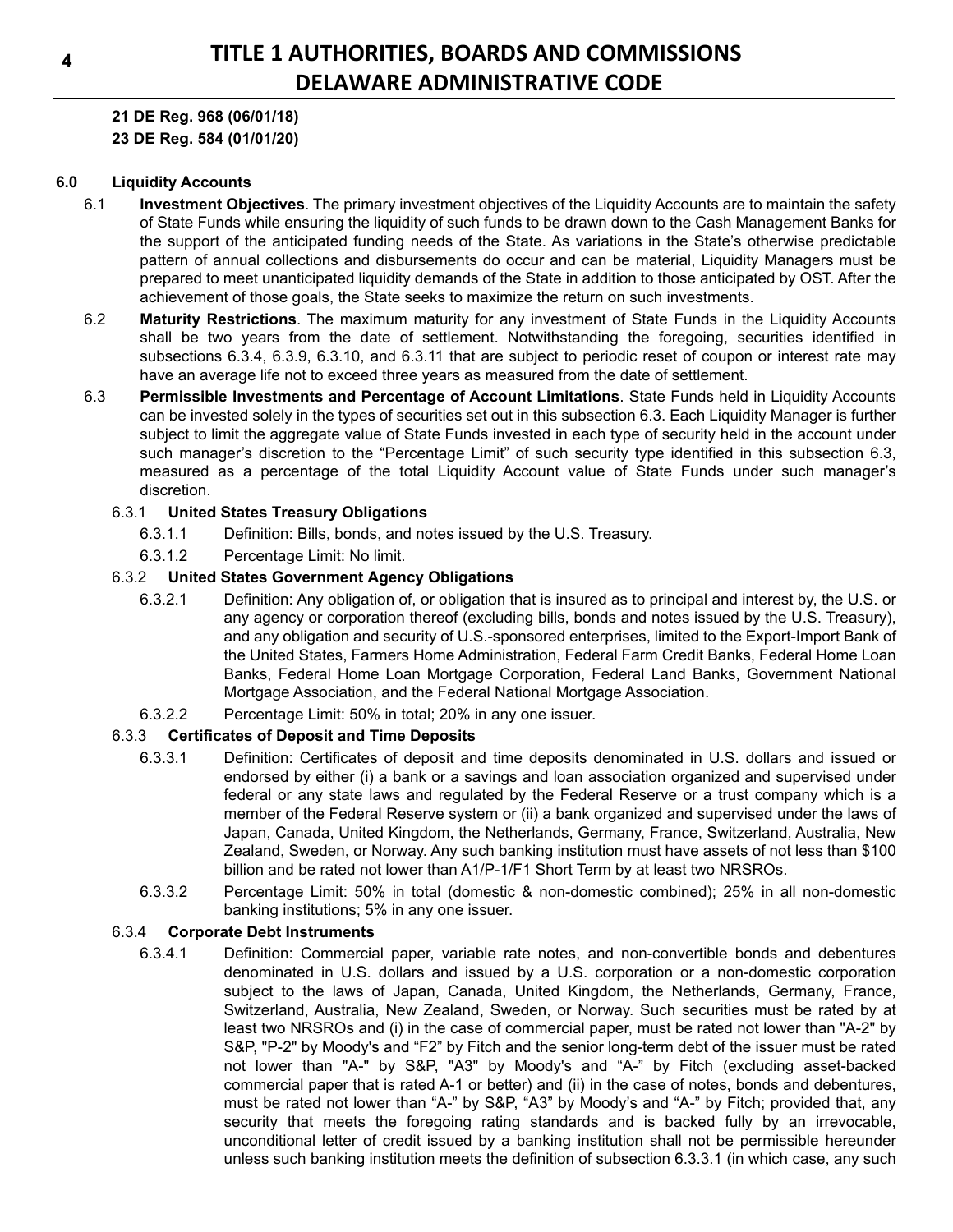securities will be deemed to be securities of both the corporate issuer and the banking institution for purposes of calculating the Percentage Limits set forth in subsections 6.3.4.2 and 6.3.3.2, respectively).

6.3.4.2 Percentage Limit: 50% in total; 25% in all non-domestic corporations; 25% in any one industry; 5% in any one issuer. Notwithstanding the foregoing, absent written permission from OST and prior Board approval, private placement securities otherwise authorized under subsections 6.3.4.1 and 11.1.7 may not exceed 25% of any Liquidity Account.

### 6.3.5 **Repurchase Agreements**

- 6.3.5.1 Definition: Securities permissible pursuant to subsections 6.3.1 and 6.3.2 acquired from a primary dealer designated by the NY Federal Reserve Bank, or a domestic bank which meets the definition set out in subsection 6.3.3.1, subject to a written repurchase agreement from such dealer or bank; provided that, (i) in the case of securities held in book-entry form in the Federal Reserve System, all deliveries of such securities must be made through the Federal Reserve book-entry system to an account designated by the State's custodian for such purpose and (ii) in the case of securities held in certificated form, all deliveries of such securities must be made to such address as designated by the State's custodian.
- 6.3.5.2 Percentage Limit: 50% in total; provided that any securities purchased subject to repurchase agreements shall be subject to the respective Percentage Limit for such security type as set forth in this subsection 6.3 and valued for such purposes at the lesser of fair market value and 102 percent of the maturity value of the securities pursuant to the repurchase agreement and markedto-the-market daily as requested by the investment manager.

### 6.3.6 **Money Market Funds**

- 6.3.6.1 Definition: Open-end money market mutual funds that are invested solely in government securities (as defined in subsections 6.3.1 and 6.3.2) and which are rated in the highest rating category by at least one NRSRO.
- 6.3.6.2 Percentage Limit: No limit.

## 6.3.7 **Canadian Treasury Bills**

- 6.3.7.1 Definition: Marketable securities issued by the government of Canada; provided that such securities are U.S. dollar denominated.
- 6.3.7.2 Percentage Limit: 25% in total.

## 6.3.8 **Canadian Agency Securities**

- 6.3.8.1 Definition: Any obligation of any Canadian government-sponsored agency that is insured as to principal and interest by the Canadian Government; provided that the obligation is U.S. dollar denominated commercial paper having a maximum maturity of 270 days from the date of settlement.
- 6.3.8.2 Percentage Limit: 25% in total; 10% in any one agency.

## 6.3.9 **Mortgage-Backed Securities**

- 6.3.9.1 Definition: Government National Mortgage Association, Federal National Mortgage Association or Federal Home Loan Mortgage Corporation mortgage-backed securities issued in the form of passthroughs; provided that, such securities have (i) been issued and guaranteed by the US Government or Government Agency and (ii) an average life not to exceed two years from the date of settlement (unless such securities are subject to periodic reset of coupon or interest rate, in which case the average life may not exceed three years from the date of settlement).
- 6.3.9.2 Percentage Limit: 10% in total, including securities defined in subsection 6.3.10.1.

## 6.3.10 **Asset-Backed Securities**

- 6.3.10.1 Definition: Securities collateralized by pools of auto loan receivables, credit card receivables, and equipment loans; provided that such securities have (i) the highest credit rating from at least two NRSROs and (ii) an average life not to exceed two years from the date of settlement (unless such securities are subject to periodic reset of coupon or interest rate, in which case the average life may not exceed three years from the date of settlement).
- 6.3.10.2 Percentage Limit: 10% in total, including securities defined in subsection 6.3.9.1.
- 6.3.11 **Supranational Organizations or International Agencies**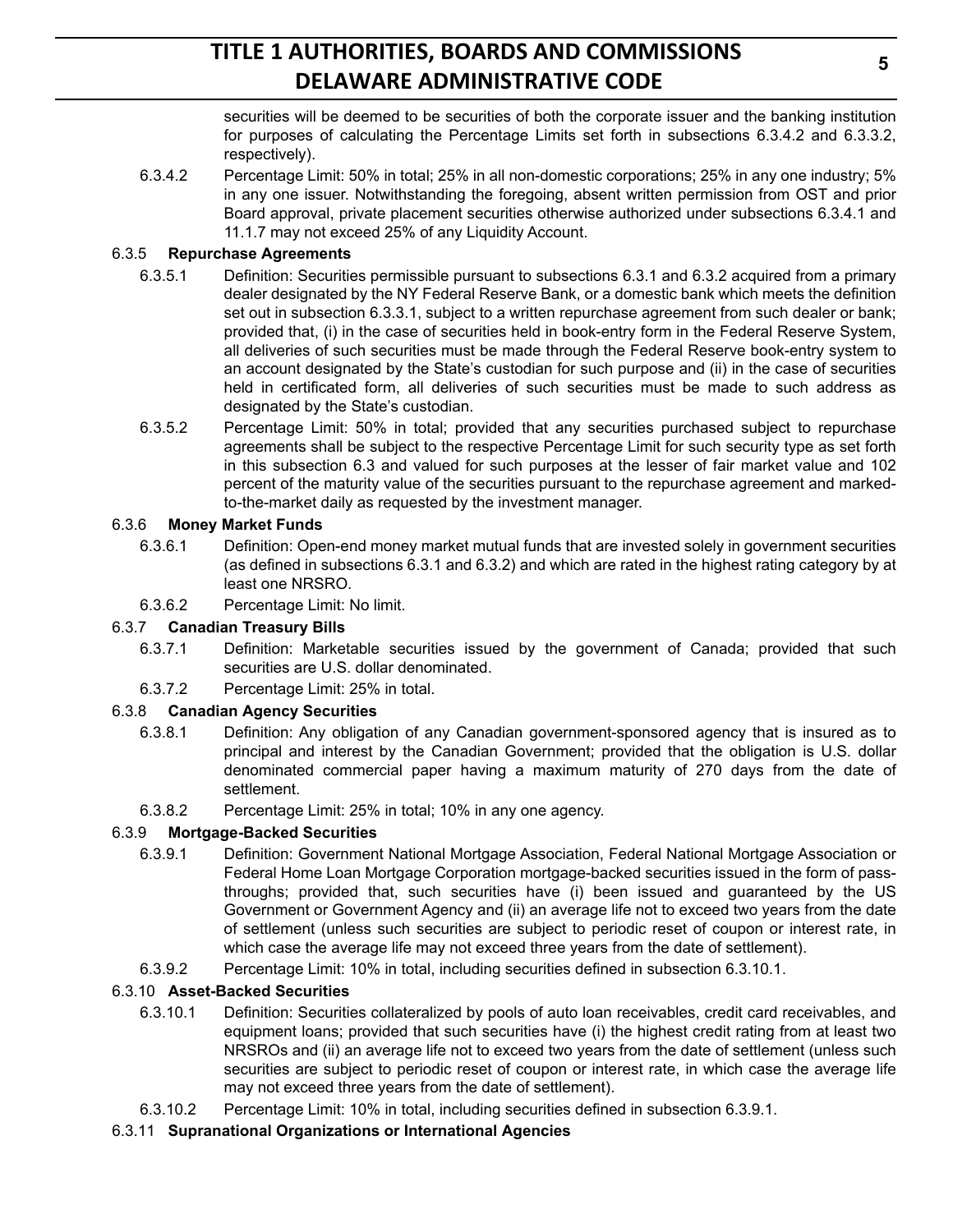- 6.3.11.1 Definition: Any obligation issued by a supranational organization or international agency denominated in U.S. dollars under U.S. securities law for sale in the United States as well as globally; provided that such obligation is rated by at least two NRSROs and must not be rated lower than "A-" by S&P, "A3" by Moody's and "A-" by Fitch. Supranational organizations include, but are not limited to, the World Bank, Asian Development Bank, Inter-American Development Bank, International Bank for Reconstruction and Development, International Finance Corporation, and the Agency for International Development.
- 6.3.11.2 Percentage Limit: 25% in total, 10% in any one agency.

#### **23 DE Reg. 584 (01/01/20)**

**25 DE Reg. 728 (01/01/22)**

#### **7.0 Reserve Accounts**

- 7.1 **Investment Objectives**. The Reserve Accounts have been established to provide funding over an intermediate horizon but must be available to meet unanticipated operating requirements of the State as they arise. The primary investment objectives are to maintain the safety of and maximize the return on such funds. Liquidity of such funds is a secondary consideration, but Reserve Managers are expected to invest State Funds in a manner to mitigate losses in connection with the need to liquidate investments for unforeseen operating requirements.
- 7.2 **Maturity Restrictions**. The maximum maturity for any investment of State Funds in the Reserve Accounts shall be ten years and one month from the date of settlement.
- 7.3 **Permissible Investments and Percentage of Account Limitations**. State Funds held in Reserve Accounts can be invested solely in the types of securities set out in this subsection 7.3. Each Reserve Manager is further subject to limit the aggregate value of State Funds invested in each type of security held in the account under such manager's discretion to the "Percentage Limit" of such security type identified in this subsection 7.3, measured as a percentage of the total Reserve Account value of State Funds under such manager's discretion.

#### 7.3.1 **United States Treasury Obligations**

- 7.3.1.1 Definition: Bills, bonds, and notes issued by the U.S. Treasury.
- 7.3.1.2 Percentage Limit: No Limit.

#### 7.3.2 **United States Government Agency Obligations**

- 7.3.2.1 Definition: Any obligation of, or obligation that is insured as to principal and interest by, the U.S. or any agency or corporation thereof (excluding bills, bonds and notes issued by the U.S. Treasury), and any obligation and security of U.S.-sponsored enterprises, limited to the Export-Import Bank of the United States, Farmers Home Administration, Federal Farm Credit Banks, Federal Home Loan Banks, Federal Home Loan Mortgage Corporation, Federal Land Banks, Government National Mortgage Association, and the Federal National Mortgage Association.
- 7.3.2.2 Percentage Limit: 50% total; 20% in any one issuer.

#### 7.3.3 **Certificates of Deposit and Time Deposits**

- 7.3.3.1 Definition: Certificates of deposit and time deposits denominated in U.S. dollars and issued or endorsed by either (i) a bank or a savings and loan association organized and supervised under federal or any state laws and regulated by the Federal Reserve or a trust company which is a member of the Federal Reserve system or (ii) a bank organized and supervised under the laws of Japan, Canada, United Kingdom, the Netherlands, Germany, France, Switzerland, Australia, New Zealand, Sweden, or Norway. Any such banking institution must have assets of not less than \$100 billion and be rated not lower than A1/P-1/F1 Short Term by at least two NRSROs.
- 7.3.3.2 Percentage Limit: 50% in total (domestic & non-domestic combined); 25% in all non-domestic banking institutions; 5% in any one issuer.

#### 7.3.4 **Corporate Debt Instruments**

7.3.4.1 Definition: Commercial paper, variable rate notes, and non-convertible bonds and debentures denominated in U.S. dollars and issued by a U.S. corporation or a non-domestic corporation subject to the laws of Japan, Canada, United Kingdom, the Netherlands, Germany, France, Switzerland, Australia, New Zealand, Sweden, or Norway; provided that such securities must be rated by at least two NRSROs and (i) in the case of commercial paper, must be rated not lower than "A-2" by S&P, "P-2" by Moody's and "F2" by Fitch and the senior long-term debt of the issuer

**6**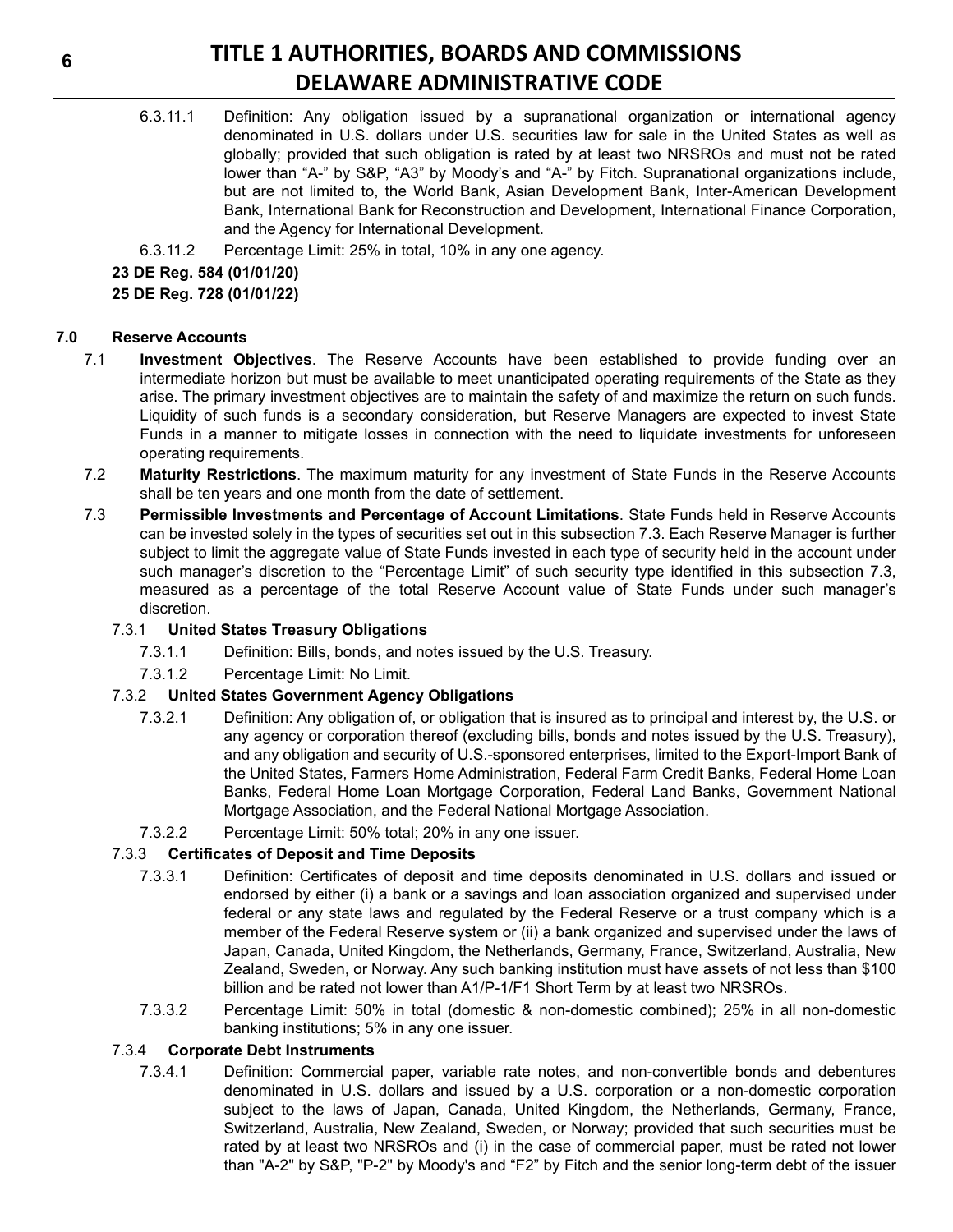must be rated not lower than "A-" by S&P, "A3" by Moody's and "A-" by Fitch (excluding assetbacked commercial paper that is rated A1 or better) and (ii) in the case of notes, bonds and debentures, must be rated not lower than "A-" by S&P, "A3" by Moody's and "A-" by Fitch; provided that, any security that meets the foregoing rating standards and is backed fully by an irrevocable, unconditional letter of credit issued by a banking institution shall not be permissible hereunder unless such banking institution meets the definition of subsection 7.3.3.1 (in which case, any such securities will be deemed to be securities of both the corporate issuer and the banking institution for purposes of calculating the Percentage Limits set forth in subsections 7.3.4.2 and 7.3.3.2, respectively).

7.3.4.2 Percentage Limit: 50% in total; 25% in all non-domestic corporations; 25% in any one industry; 5% in any one issuer. Notwithstanding the foregoing, absent written permission from OST and prior Board approval, private placement securities otherwise authorized under subsections 7.3.4.1 and 11.1.7 may not exceed 15% of any Reserve Account.

## 7.3.5 **Repurchase Agreements**

- 7.3.5.1 Definition: Securities permissible pursuant to subsections 7.3.1 and 7.3.2 acquired from a primary dealer designated by the NY Federal Reserve Bank, or a domestic bank which meets the definition set out in subsection 7.3.3.1, subject to a written repurchase agreement from such dealer or bank; provided that, (i) in the case of securities held in book-entry form in the Federal Reserve System, all deliveries of such securities must be made through the Federal Reserve book-entry system to an account designated by the State's custodian or such purpose and (ii) in the case of securities held in certificated form, all deliveries of such securities must be made must be made to such address as designated by the State's custodian.
- 7.3.5.2 Percentage Limit: 50% in total; provided that any securities purchased subject to repurchase agreements shall be subject to the respective Percentage Limit for such security type as set forth in this subsection 7.3 and valued for such purposes at the lesser of fair market value and 102 percent of the maturity value of the securities pursuant to the repurchase agreement and markedto-the-market daily as requested by the investment manager.

## 7.3.6 **Money Market Funds**

- 7.3.6.1 Definition: Open-end money market mutual funds that are invested solely in government securities (as defined in subsections 7.3.1 and 7.3.2) and which are rated in the highest rating category by at least one NRSRO.
- 7.3.6.2 Percentage Limit: 100% in total.

# 7.3.7 **Canadian Treasury Bills**

- 7.3.7.1 Definition: Marketable securities issued by the government of Canada, provided that such securities are U.S. dollar denominated.
- 7.3.7.2 Percentage Limit: 25% in total.

# 7.3.8 **Canadian Agency Securities**

- 7.3.8.1 Definition: Any obligation of any Canadian government-sponsored agency that is insured as to principal and interest by the Canadian Government; provided that the obligation is U.S. dollar denominated commercial paper having a maximum maturity of 270 days from the date of settlement.
- 7.3.8.2 Percentage Limit: 25% in total; 10% in any one agency.

## 7.3.9 **Mortgage-Backed Securities**

- 7.3.9.1 Definition: Government National Mortgage Association, Federal National Mortgage Association or Federal Home Loan Mortgage Corporation mortgage-backed securities issued in the form of passthroughs; provided that they have (i) been issued and guaranteed by the US Government or Government Agency and (ii) an average life not to exceed ten years (from the date of settlement of purchase).
- 7.3.9.2 Percentage Limit: 10% in total, including securities defined in subsection 7.3.10.1.

## 7.3.10 **Asset Backed Securities**

7.3.10.1 Definition: Securities collateralized by pools of auto loan receivables, credit card receivables, and equipment loans; provided that (i) such securities have the highest credit rating from at least two NRSROs and (ii) an average life not to exceed two years from the date of settlement (unless such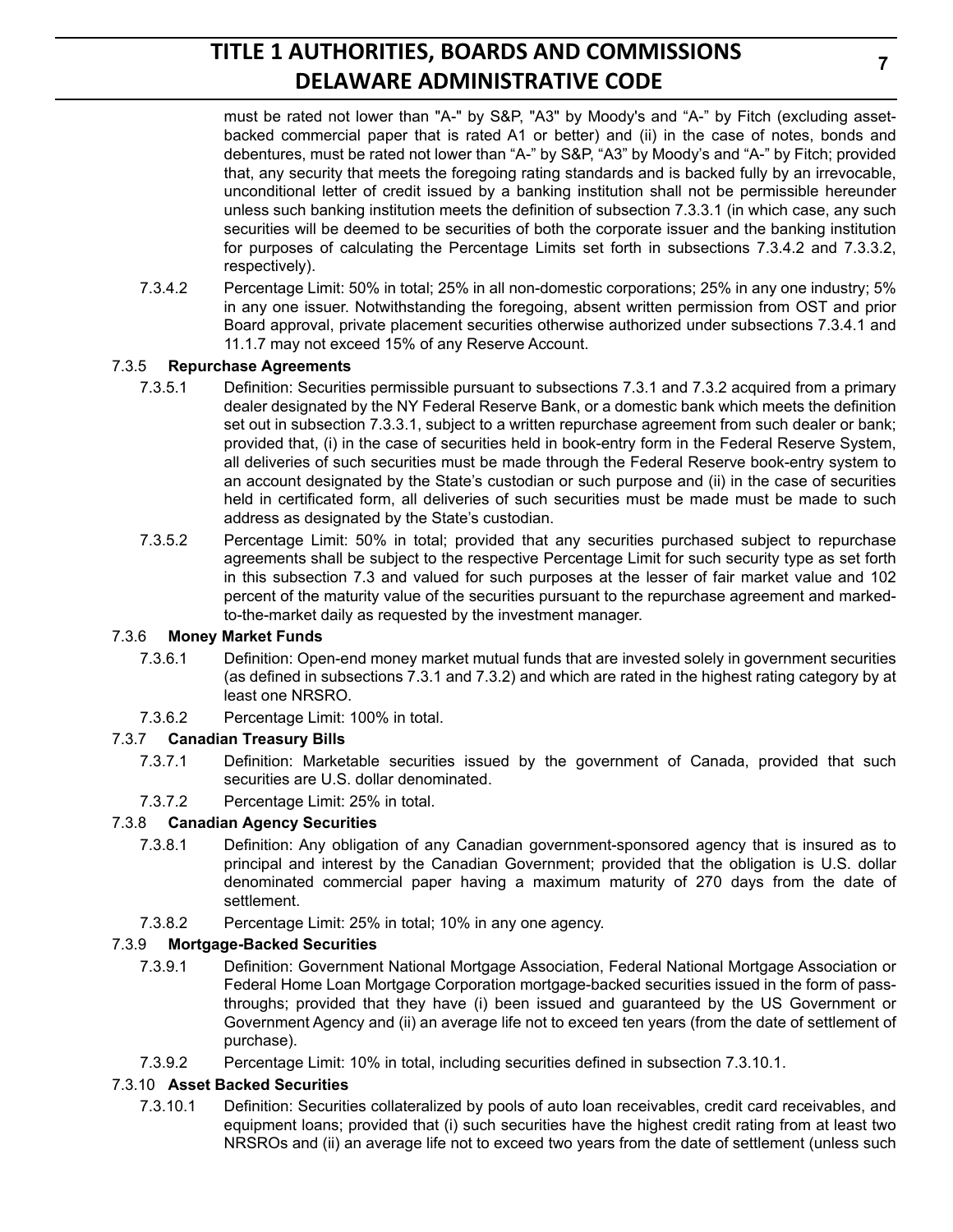securities are subject to periodic reset of coupon or interest rate, in which case the average life may not exceed three years from the date of settlement).

7.3.10.2 Percentage Limit: 10% in total, including securities defined in subsection 7.3.9.1.

# 7.3.11 **Municipal Obligations**

- 7.3.11.1 Definition: Taxable and tax-exempt securities issued by state and local governments and public authorities in the U.S., excluding securities issued by the State of Delaware, its local governments and public authorities; provided that such securities must be rated by at least two NRSROs and must be rated not lower than "A-" by S&P, "A3" by Moody's and "A-" by Fitch.
- 7.3.11.2 Percentage Limit: 20% in total; 5% in any one issuer.

# 7.3.12 **Supranational Organizations or International Agencies**

- 7.3.12.1 Definition: Any obligation issued by a supranational organization or international agency denominated in U.S. dollars under U.S. securities law for sale in the United States as well as globally; provided that such obligation is rated by at least two NRSROs and must not be rated lower than "A-" by S&P, "A3" by Moody's and "A-" by Fitch. Supranational organizations include, but are not limited to, the World Bank, Asian Development Bank, Inter-American Development Bank, International Bank for Reconstruction and Development, International Finance Corporation, and the Agency for International Development.
- 7.3.12.2 Percentage Limit: 25% in total, 10% in any one agency.
- **21 DE Reg. 968 (06/01/18)**

**23 DE Reg. 584 (01/01/20)**

**24 DE Reg. 716 (01/01/21)**

**25 DE Reg. 728 (01/01/22)**

### **8.0 Endowment Accounts**

- 8.1 **Investment Objectives**. Endowment Accounts are funded with State Funds to be preserved and grown over time with a portion of the investment income and/or appreciation thereon withdrawn periodically to provide for specified legislative purposes. The primary objective of such Accounts is to create a perpetual fund whereby returns are maximized over the long term while ensuring safety of the corpus and the availability of amounts prescribed to meet the periodic liquidity requirements of the permitted withdrawals.
- 8.2 **Permissible Investments and Percentage of Account Limitations**. State Funds held in Endowment Accounts can be invested solely in the types of securities set out in this subsection 8.2. Each Endowment Manager is further subject to (i) limit the aggregate value of State Funds invested in each type of security held in the account under such manager's discretion to the "Percentage Maximum" of such security type identified in this subsection 8.2, measured as a percentage of the total account value of State Funds under such manager's discretion, and (ii) maintain a minimum of the aggregate value of State Funds invested in each type of security held in the account under such manager's discretion to the "Percentage Minimum" of such security type identified in this subsection 8.2, measured in each case as a percentage of the total account value of State Funds under such manager's discretion.

## 8.2.1 **Money Market Funds**

- 8.2.1.1 Definition: Open-end money market mutual funds that are invested solely in government securities (as defined in subsections 6.3.1 and 6.3.2) and which are rated in the highest rating category by at least one NRSRO.
- 8.2.1.2 Percentage Maximum: 30% in total.
- 8.2.1.3 Percentage Minimum Limit: none.

#### 8.2.2 **Domestic and International Equities**

- 8.2.2.1 Definition: Common and preferred stocks of companies domiciled both within the U.S. and outside the U.S. that trade on U.S. or foreign exchanges and over the counter. Ownership in a publicly traded company, whether common or preferred, that trades on globally recognized exchanges, and issued by corporations, both foreign and domestic.
- 8.2.2.2 Percentage Maximum: 75% in total; no more than 35% of which are in international equities.
- 8.2.2.3 Percentage Minimum: 45% in total; no more than 35% of which are in international equities.
- 8.2.3 **Domestic and International Fixed Income**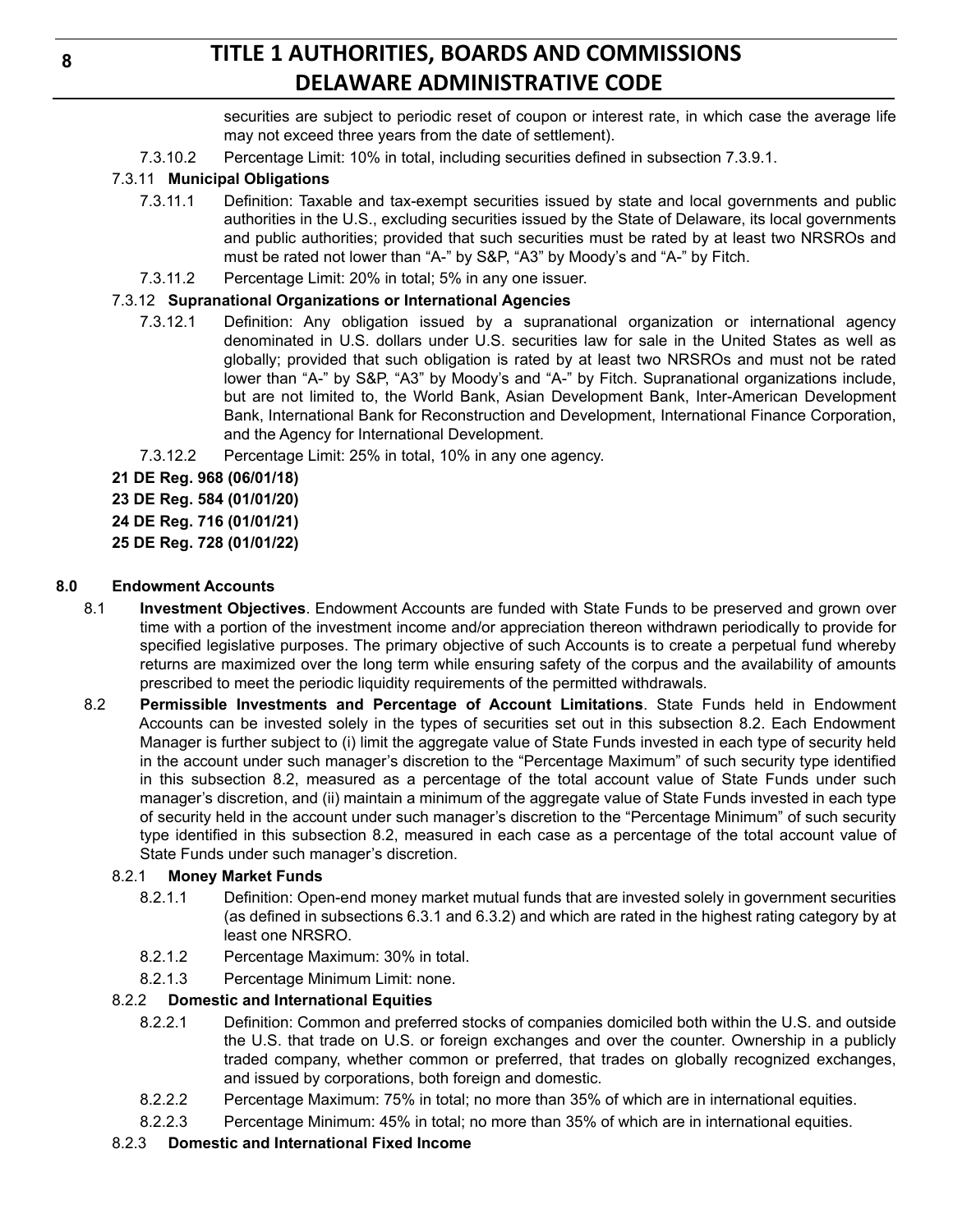- 8.2.3.1 Definition: Debt securities of U.S. and non-U.S. governments, public agencies, corporations and other non-government entities.
- 8.2.3.2 Percentage Maximum: 55% in total, including securities permitted under subsection 8.2.4.
- 8.2.3.3 Percentage Minimum: 25% in total, including securities permitted under subsection 8.2.4.

#### 8.2.4 **Alternative Investments**

- 8.2.4.1 Definition: Securities not otherwise permissible pursuant to subsections 8.2.1 8.2.3 that a prudent manager would deem appropriate for portfolios of like character with comparable investment objectives, excluding hedge funds or other blind pool funds that incorporate leverage as part of their investment strategies.
- 8.2.4.2 Percentage Maximum: 25% in total.
- 8.2.4.3 Percentage Minimum: none.

#### **23 DE Reg. 584 (01/01/20)**

#### **9.0 Operating Accounts**

- 9.1 **Investment Objectives**. State agencies and other public authorities maintain various operating accounts with the intent of segregating such funds for accounting and reporting purposes. In addition, operating accounts may be created by the State to meet particular purposes and/or to comply with state statutes, bond trust agreements and/or Federal guidelines. The investment objectives with respect to such funds are to ensure safety and maximize return while providing for the liquidity requirements specifically identifiable to the use of such funds.
- 9.2 **Maturity Restrictions**. Unless otherwise determined by the Board, the maximum maturity for any investment of State Funds in the Operating Accounts shall be two years from the date of settlement. In some circumstances, State Funds in an Operating Account may be set aside to fund a known, specific future liability; in such cases, the Board grants OST the discretion to set the maturity restrictions with respect to securities purchased with such funds to correspond to the due date of the corresponding liability.
- 9.3 **Permissible Investments and Percentage of Account Limitations**. Unless otherwise determined by the Board, Operating Accounts shall be governed by the Permissible Investment and Percentage of Account Limitations for the Liquidity Accounts set out in subsections 6.2 and 6.3.

#### **10.0 Settlement Accounts**

- 10.1 **Investment Objectives.** State Funds in the Settlement Accounts remain for only a short period of time before transfer to a Collection and Disbursement Account. The primary investment objectives are therefore safety and liquidity of such funds; return is a secondary priority. OST may, consistent with these investment objectives, minimize credit risk associated with demand deposit account balances at Merchant Banks through same-day money market mutual fund sweep products in accordance with subsection 5.2.2. End-of-day ledger balances shall be secured as provided in subsection 5.2.1.
- 10.2 **Permissible Investments.** Merchant Banks shall maintain State Funds in either collateralized demand deposit accounts or open-end money market mutual funds, in each case, subject to the provisions of subsections 5.2.1 and 5.2.2, respectively, in order to mitigate the risk of State Funds being exposed to the credit risk of such financial institutions.

#### **23 DE Reg. 584 (01/01/20)**

#### **11.0 Restrictions & Violations**

- 11.1 **Investment Restrictions**. Notwithstanding any other provision, none of the banks or managers engaged to manage or invest State Funds may:
	- 11.1.1 Purchase any securities other than those expressly permitted under Sections 5.0 9.0 of these Guidelines;
	- 11.1.2 Make investments for the purpose of exercising control or management of an issuer;
	- 11.1.3 Purchase any securities on margin, except for use of short-term credit necessary for clearance of purchases and sales of portfolio securities;
	- 11.1.4 Make short sales of securities or maintain a short position or write, purchase or sell puts, calls, straddles, spreads or combinations thereof;
	- 11.1.5 Make loans to other persons, other than in connection with repurchase agreements as provided herein;